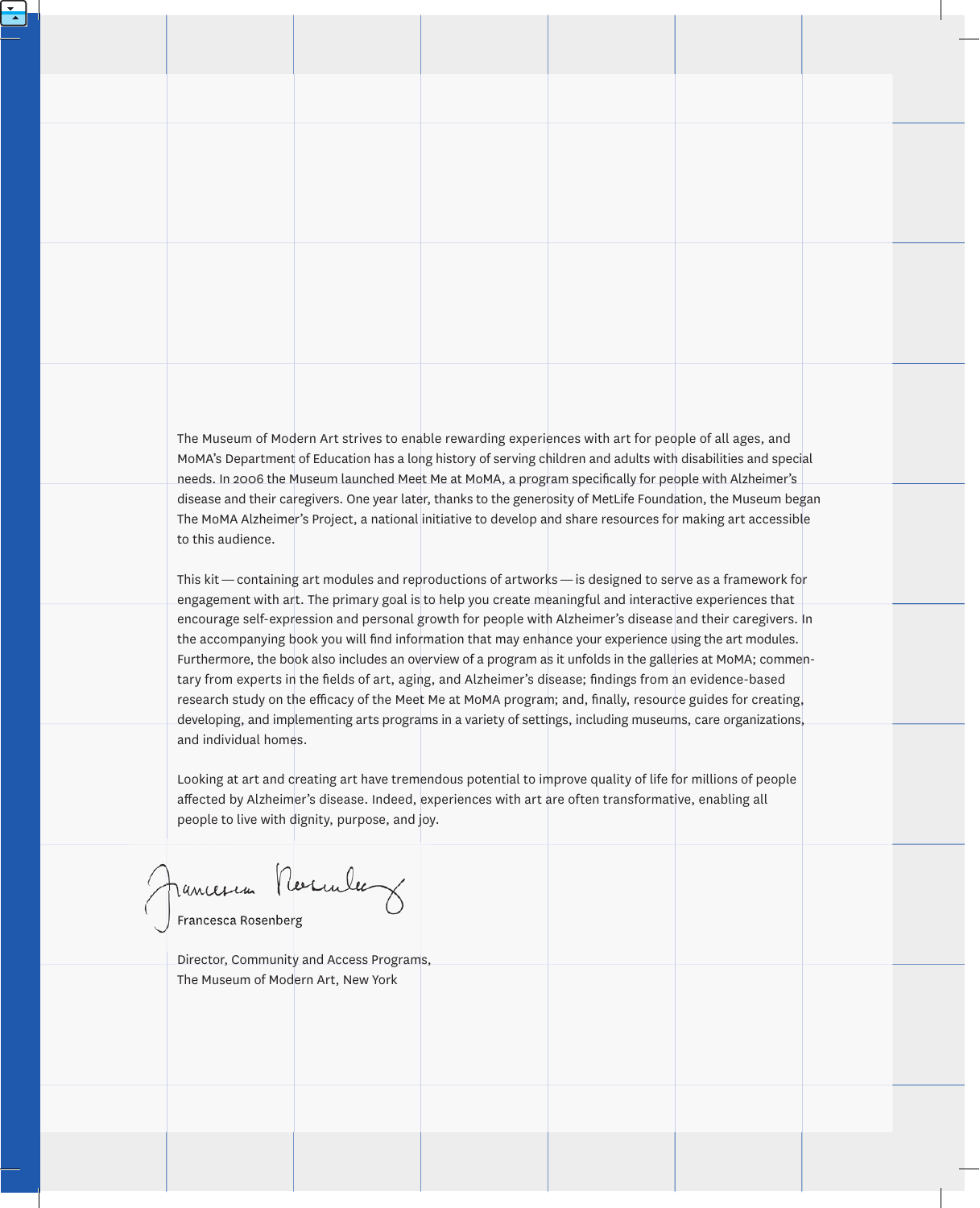# Table of Contents

| Components of the Kit                                   |                                       |  |  |  |    |
|---------------------------------------------------------|---------------------------------------|--|--|--|----|
|                                                         | <b>Components of a Module</b>         |  |  |  | 5  |
| MODULE ONE: Tradition and Innovation in Modern Painting |                                       |  |  |  | 7  |
|                                                         | MODULE TWO: Images of America         |  |  |  | 11 |
|                                                         | <b>MODULE THREE: Modern Portraits</b> |  |  |  | 15 |
| MODULE FOUR: The City in Modern Art                     |                                       |  |  |  | 19 |
|                                                         | <b>MODULE FIVE: Family Pictures</b>   |  |  |  | 23 |
|                                                         | MODULE SIX: Music and Art             |  |  |  | 27 |
| MODULE SEVEN: Modern Visions of Light                   |                                       |  |  |  | 31 |
|                                                         | <b>MODULE EIGHT: Art and Politics</b> |  |  |  | 35 |
| <b>List of Artworks</b>                                 |                                       |  |  |  | 39 |
|                                                         |                                       |  |  |  |    |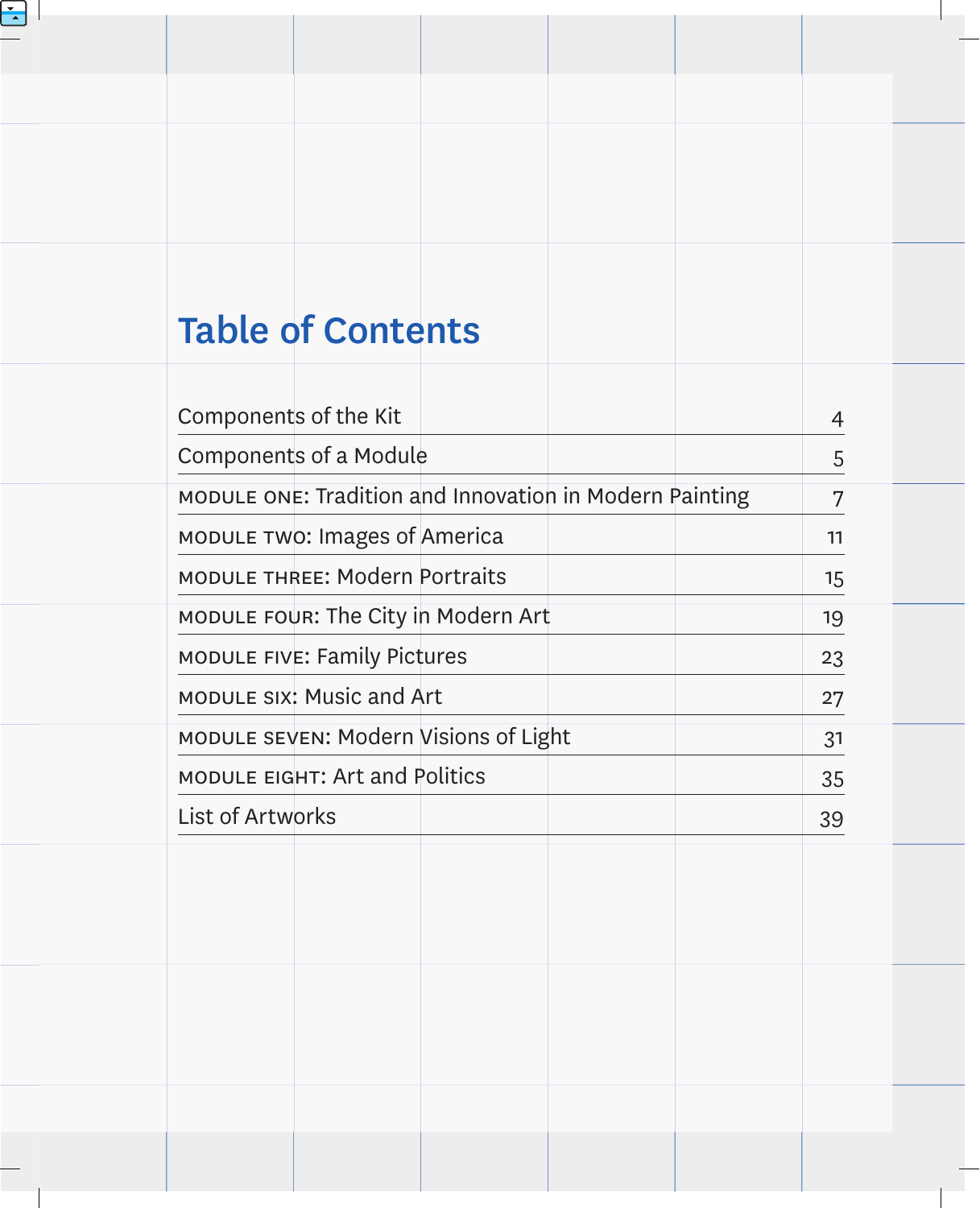$\overline{\mathbf{4}}$ 

## Components of the Kit

### Art Modules

These modules provide engaging and accessible ways to discuss and create art. Each is structured around a theme and includes five works of art, discussion questions, art-historical information, conversational activities, and an art-making activity.

The modules are not ordered sequentially, and each can be used independently as a single unit. When using this kit, it is important to be flexible and allow the needs and interests of the participants to shape the experience. For example, you do not need to cover all five works or engage in every activity included in a module. Additionally, you can extend a single module over multiple sessions. Also, any number of modules can be sequenced in order to create a coherent extended program. Furthermore, you can develop new themes by rearranging the reproductions provided in this kit.

### Reproductions

All artworks presented in this kit are from MoMA's collection. The DVD contains all the images included in all eight art modules. The ten art cards are reproductions of the artworks in the first four art modules only. The digital images can be viewed on a television or a computer or projected on a screen or wall, depending upon the equipment available to you. You can use the art cards or DVD to look closely at the work in a small group or one-on-one. More information about using the DVD can be found in the back of this kit.